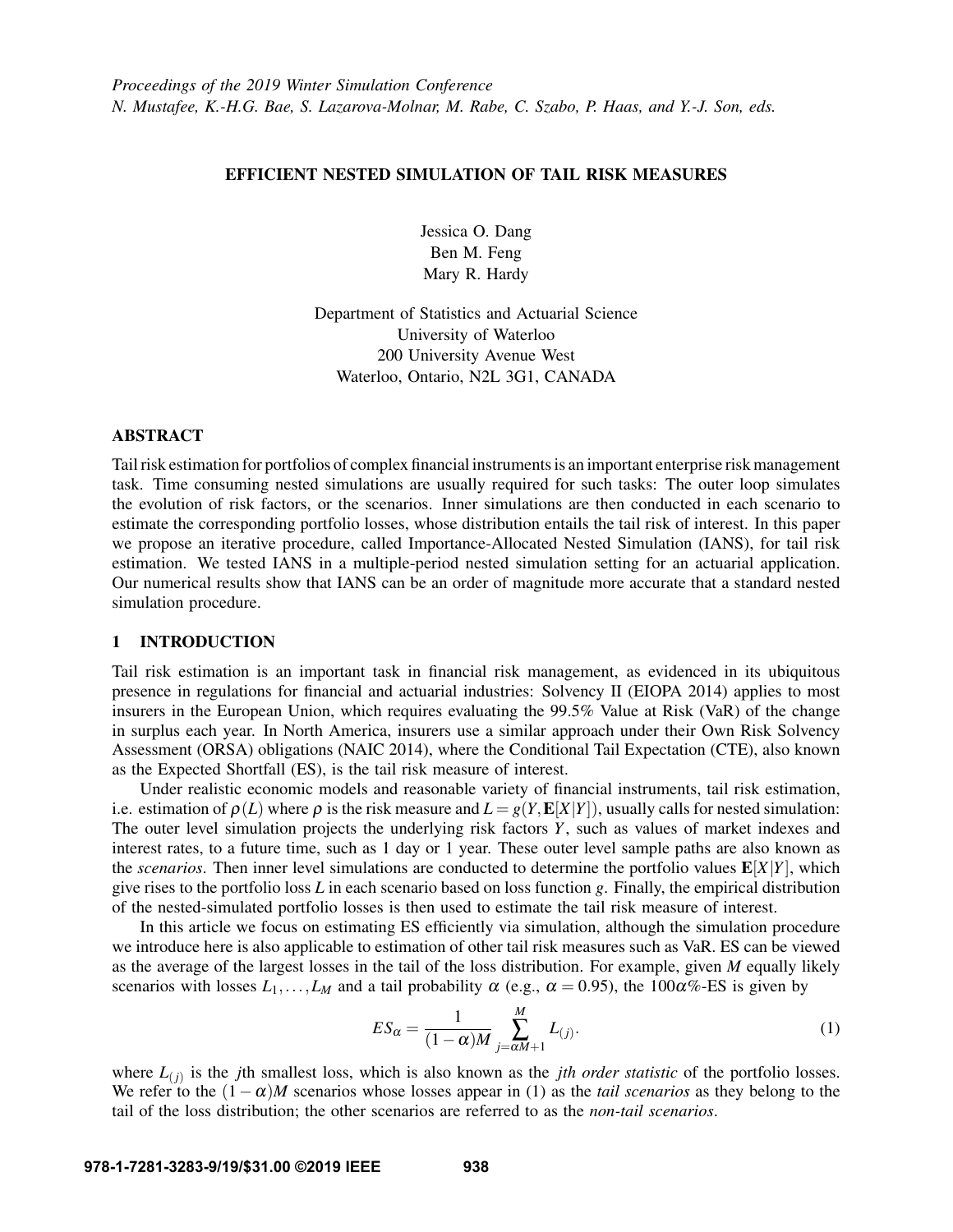Nested simulation is notoriously known for its excessive computational burden, which hinders its applicability in practice, where computational power and run time are constrained. To address this computational challenge, [Gordy and Juneja \(2010\)](#page-11-2) studied the optimal allocation of a given simulation budget between the outer and inner simulation. [Broadie et al. \(2011\)](#page-10-0) proposed algorithms to adaptively allocate the given simulation budget to inner simulations. [Liu and Staum \(2010\)](#page-11-3) used stochastic kriging [\(Ankenman](#page-10-1) [et al. 2010\)](#page-10-1) to approximate the portfolio loss as a function of the risk factors to improve the estimation efficiency. In addition, the regression method proposed by [Broadie et al. \(2015\)](#page-10-2) and the kernel smoothing method proposed by [Hong et al. \(2017\)](#page-11-4) both aim to reduce the number of inner simulations. Readers are encouraged to refer to [Hong et al. \(2014\)](#page-11-5) for a review on simulation methods in tail risk estimation.

We address the computational challenge of tail risk estimation via nested simulation by first identifying some highly likely tail scenarios (HLTS), on which the available computational budget will be concentrated. The HLTS are identified through an innovative application of simple proxy models and concomitant of order statistics (COS) [\(David 1973\)](#page-11-6). Suppose  $(U_i, V_i)$ ,  $i = 1, ..., n$  are *n* independent pairs of r.v. with a common bivariate distribution. We denote the *r*th order statistic among *n U<sub>i</sub>*'s as  $U_{rn}$ . Then the V-variate associated with *Ur*:*<sup>n</sup>* is called the concomitant of the *r*th order statistic [\(David et al. 1977\)](#page-11-7), and is denoted as *V*[*r*:*n*] . The rank of  $V_{[r,n]}$  among all *n*  $V_i$ 's are denoted as  $R_{r,n}$ . In other words,  $R_{r,n} = s$  implies  $V_{[r,n]} = V_{s,n}$ . The term *concomitant of order statistics* was coined by [David \(1973\)](#page-11-6) and was independently studied by [Bhattacharya](#page-10-3) [\(1974\)](#page-10-3) with a different name *induced order statistics*. One well-known application (COS) is to select the best *k* objects, i.e.,  $V_i$ 's, out of *n* candidates based on some auxiliary observations, i.e.,  $V_i$ 's [\(Yeo and David](#page-11-8) [1984\)](#page-11-8). In our context, we aim to select  $(1 - \alpha)M$  tail scenarios associated with the true inner simulation model, with high confidence, on the basis of the portfolio losses associated with the proxy model.

Variable annuity (VA) are insurance contracts that are widely used to provide retirement income. Its annual sales in the U.S. market in recent years has been around \$100 billion [\(LIMRA Secure Retirement](#page-11-9) [Institute 2017\)](#page-11-9). In addition to death and survival benefits to the policyholder, a VA contract also offers benefits that are linked to the performance of certain financial assets, e.g. stock and bonds. As insurance products, such equity-linked benefits often have embedded guarantees to protect the policyholder from downside market risks. From the insurer's perspective, these guarantees can be viewed as embedded financial options. The complexity of the embedded options varies: from European put options of standard Guaranteed Minimum Maturity Benefits (GMMB) to complex combinations of path dependent, exotic lookback and tandem options of the Guaranteed Minimum Income Benefit (GMIB) studied by [Marshall](#page-11-10) [et al. \(2010\).](#page-11-10) Similar to the risk management of financial options, in practice insurers commonly use a dynamic hedging strategy to mitigate the financial risks of the guarantees in a VA contract, where a hedging portfolio is set up and rebalanced periodically at some rebalancing times. For a comprehensive review of different types of guarantees offered in VA contracts, the hedging of these embedded guarantees, and the modeling of the contracts, we refer readers to [Hardy \(2003\).](#page-11-11) For ease of exposure, we focus on standard GMMB contracts in this article. The proposed procedure, however, can be applied to more complicated VA contracts.

VAs are often long-term policies, so simple economic models such as log-normal returns with constant volatility are often insufficient for risk management purpose. Moreover, it is a standard practice for insurers to dynamic hedging programs to mitigate the underlying risks of VA contracts. As a result, assessing the tail risks such dynamic hedging program requires a *multi-period nested simulation* procedure, which is considerably more complicated than the *single-period nested simulation* studied in most literature. We consider a multi-period nested simulation setting in our numerical experiments.

The remainder of this article is organized as follows: Section 2 provides an overview of the dynamic hedging practice of VA contracts and the process of a standard nested simulation. Section 3 presents an Important-Allocated Nested Simulation procedure that uses proxy modeling and the rank of concomitant to find the cut-off for potential tail scenarios. Section 4 illustrates the performance of the proposed method in numerical experiments. Section 5 concludes.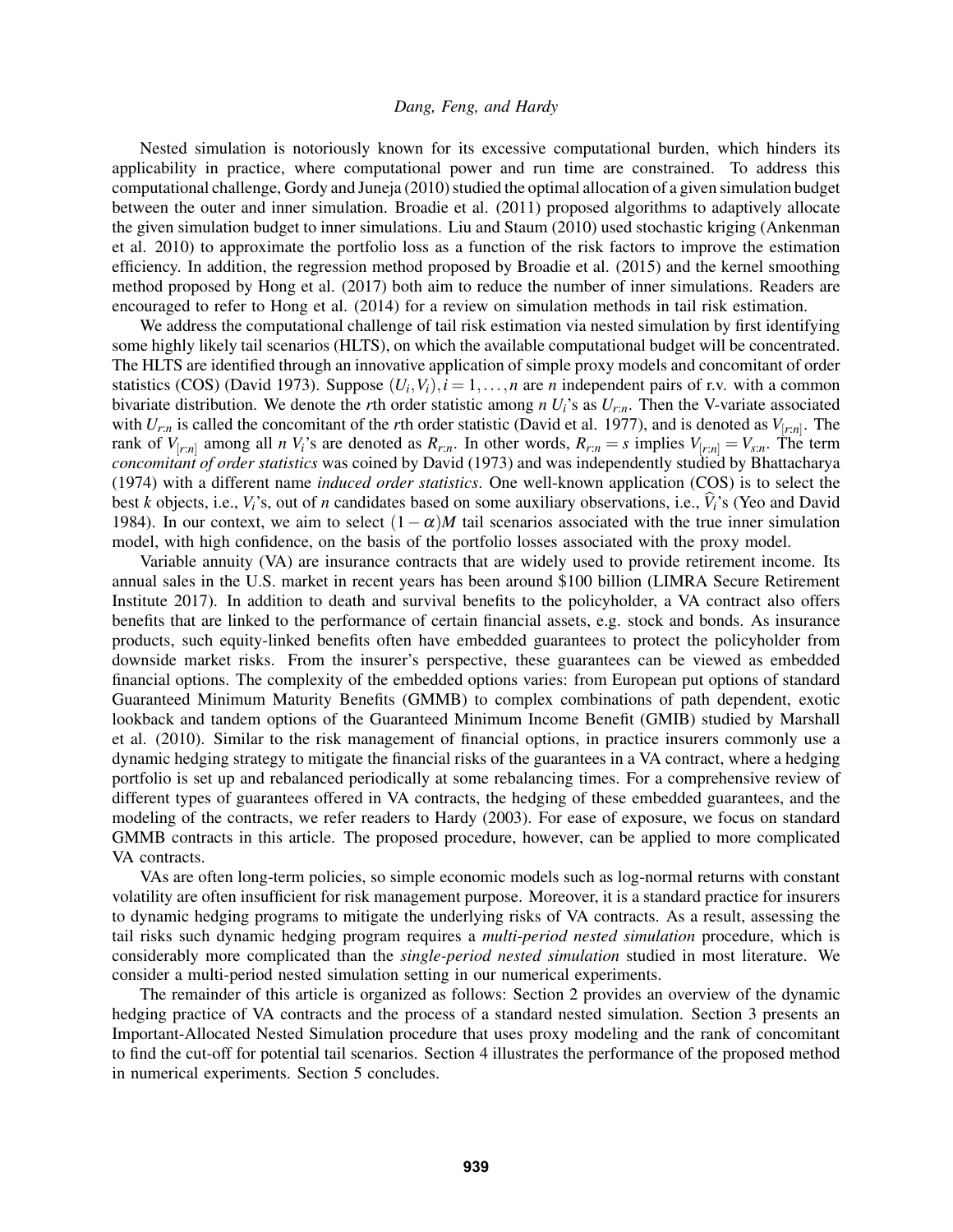### <span id="page-2-2"></span>2 MOTIVATING EXAMPLE: DYNAMIC HEDGING VIA NESTED SIMULATION

In this section we present the settings, notations, and assumptions through a motivating example: estimation of the ES of the hedging error for a delta-hedged financial instrument (which could itself be an instrument or a portfolio of instruments) whose value is affected by some underlying risk factors. This example is also relevant to VA as many embedded options in a VA guarantee can be modeled by some financial instruments under some simplifying assumptions. In addition, this example illustrates the multi-period nested simulation that we are interested in this article.

In a dynamic hedging program, a hedging portfolio is set up using stocks, bonds, futures and other derivatives to offset or mitigate the risks of the instrument due to fluctuations of the underlying risk factors. For example, a vanilla European put option whose underlying asset is a stock may be hedged by a short position in the underlying stock and a long position in some risk-free bonds. The hedging portfolio is rebalanced periodically, responding to changes in the risk factors. For simplicity, in this article we consider delta hedge programs, in which the composition of the hedging portfolio at time *t* is determined by the sensitivity of the instrument's value with respect to the risk factor at that time, i.e., the delta at time  $t, \Delta(t)$ .

Let *T* be the maturity of the instrument of interest and let  $S(t)$  be the value of the relevant risk factors at any time  $0 \le t \le T$ . For simplicity we consider one underlying asset  $S(t)$  but the following discussions can easily be generalized to multiple risk factors. We assume that these the underlying asset can be long or short by any amount at any time. Without loss of generality, let  $t = 1, 2, \ldots, T$  be the periodic rebalancing times for the hedging portfolio. In a delta hedging program, at time *t* the hedging portfolio is composed of  $\Delta(t)$  units in *S*(*t*), and amount *B*(*t*) in a risk free zero coupon bond maturing at *T*. Then, for  $t = 0, 1, \ldots, T$ , the value of the hedging portfolio at *t* is given by

<span id="page-2-0"></span>
$$
H(t) = \Delta(t)S(t) + B(t).
$$
\n(2)

In a special case  $S(t)$  follows a Geometric Brownian Motion, i.e. the Black-Scholes economy, by the risk-neutral pricing theory the price of a vanilla European put option would then be

$$
H(t) = Ke^{-r(T-t)}\Phi(-d_2) - S(t)\Phi(-d_1),
$$
\n(3)

where  $K$  is the strike price,  $T$  is the maturity date,  $r$  is the per-period continuously compounded risk free rate, and  $\Phi(x)$  is the cumulative density function of the standard Normal distribution and

$$
d_1(t,T) = \frac{\ln\left(\frac{S(t)}{K}\right) + \left(r + \sigma^2/2\right)(T-t)}{\sigma\sqrt{T-t}} \qquad d_2(t,T) = d_1(t,T) - \sigma\sqrt{T-t}.\tag{4}
$$

In addition, the hedging portfolio for the put option in this special case consists of  $\Delta(t) = -\Phi(-d_1)$  units of the underlying asset and  $B(t) = H(t) - \Delta(t)S(t)$  invested in a zero coupon bond maturing at time *T*.

Regardless of the model for  $S(t)$ , suppose the per-period continuously-compounded interest rate is a constant, denoted by *r*. Then at the end of the *t*th period (or equivalently at time  $t + 1$ ), the value of this hedging portfolio is given by

<span id="page-2-1"></span>
$$
H^{BF}(t+1) = \Delta(t)S(t+1) + B(t)e^{r}
$$
\n(5)

where the superscript "BF" denotes the *hedge brought forward (from time t)* and the argument  $(t + 1)$ indicates its value at time  $t + 1$ . The hedging error incurred at each rebalancing time  $t$  is the difference between the cost of the hedging portfolio at that and the value of the hedging portfolio brought forward from the previous period, i.e.,

$$
HE(t) = H(t) - H^{BF}(t), \quad t = 1, \dots, T.
$$
 (6)

The costs to set up the initial hedging portfolio,  $H(0)$ , and the present value of the periodic hedging errors,  $H(t)$  for  $t = 1, \ldots, T$ , are recognized as the profit and loss of the hedging program, which is the loss random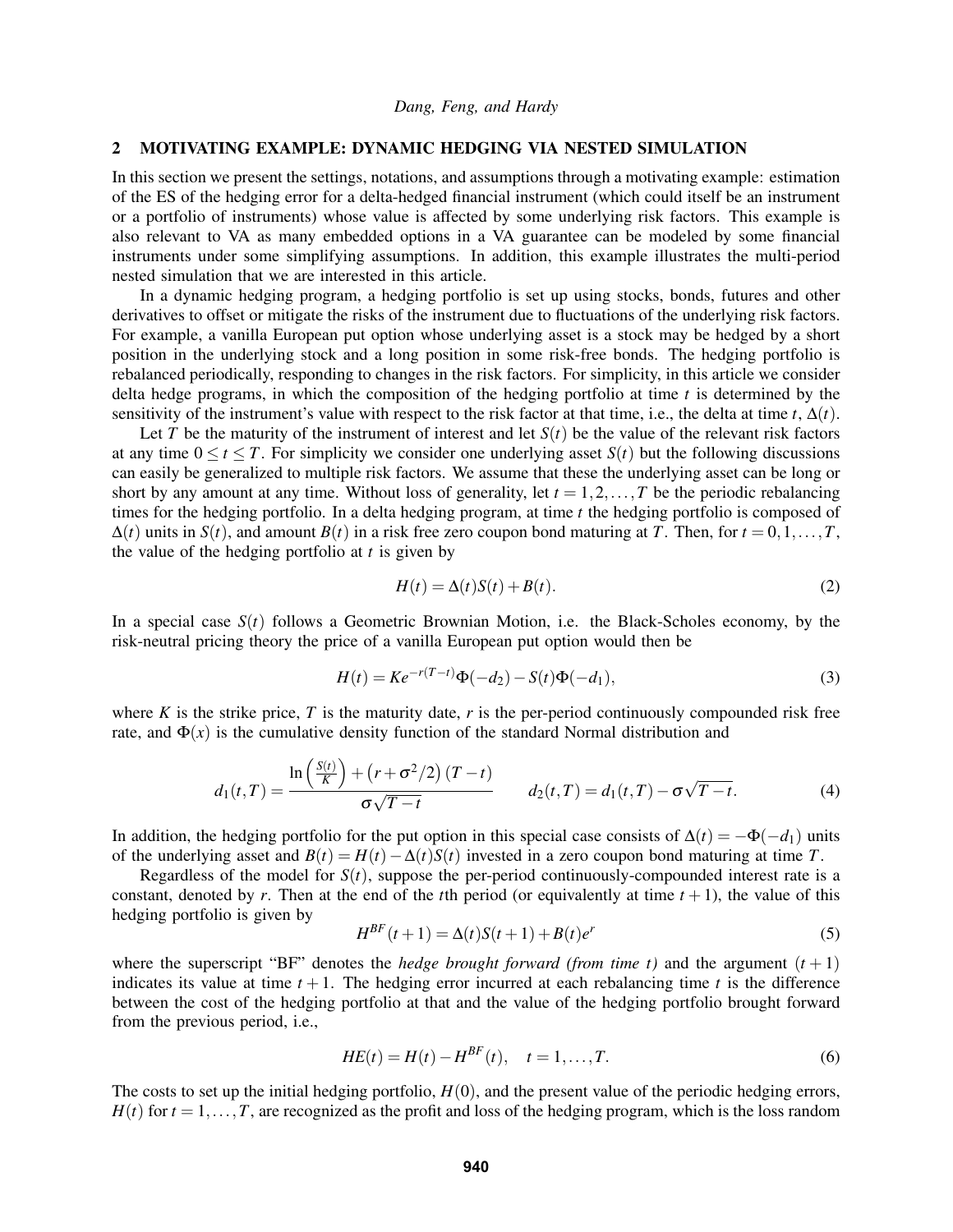variable to which we apply a suitable risk measure. Mathematically,

<span id="page-3-0"></span>
$$
L = H(0) + \sum_{t=1}^{T} e^{-rt} HE(t).
$$
 (7)

In general, a multi-period nested simulation is needed to estimate the ES of the hedging loss random variable in [\(7\)](#page-3-0). A standard multi-period nested simulation process is detailed in the following section.

### <span id="page-3-1"></span>2.1 Standard Multi-period Nested Simulation Procedure

In a multi-period nested simulation, the outer-level simulation generates *M* sample paths of risk factors under the real-world measure (or the P-measure), denoted by  $S_j := \{S_j(t), t = 0, \ldots, T\}$ , for  $j = 1, \ldots, M$ . Each sample path has *T* realized values of risk factors at different times. Given the realized values of risk factors at time *t* in the *j*th sample path,  $S_i(t)$ , inner-level simulations are conducted to estimate the corresponding  $H_i(t)$ ,  $\Delta_i(t)$ , and  $B_i(t)$ . In each of the *N* inner simulation at time *t*, the sample path is initialized with  $S_i(t) = S_i(t)$ , for  $i = 1, ..., N$ . Then inner simulations are performed to obtain i.i.d samples of  $H_{ij}(t)$  and  $\Delta_{ij}(t)$ . More specifically, the hedging portfolio value  $H_{ij}(t)$  can be estimated by Monte Carlo under the risk-neutral measure (or the Q-measure). The sensitivity or Greeks, e.g.  $\Delta_{ij}(t)$ , can be estimated by the Infinite Perturbation Analysis (IPA) method [\(Broadie and Glasserman 1996;](#page-11-12) [Glasserman 2013\)](#page-11-13), the likelihood ratio method [\(L'Ecuyer 1990\)](#page-11-14), simultaneous perturbation [\(Fu et al. 2016\)](#page-11-15), etc. Then the hedging portfolio value, the delta and the hedge bond value at time *t* on outer-level sample path *j* are estimated as

$$
H_j(t) = \frac{1}{N} \sum_{i=1}^N H_{ij}(t), \qquad \Delta_j(t) = \frac{1}{N} \sum_{i=1}^N \Delta_{ij}(t), \qquad B_j(t) = H_j(t) - \Delta_j(t) S_j(t).
$$

When inner simulations for all  $t = 0, \ldots, T$  are completed for the *j*th sample path, then the hedging error in the *j*th scenario,  $L_j$ , can be calculated based on [\(2\)](#page-2-0), [\(5\)](#page-2-1) – [\(7\)](#page-3-0). Finally, given a prescribed confidence level α, the  $ES_\alpha$  is then estimated by [\(1\)](#page-0-0) using the simulated hedging losses for all *M* scenarios.

Compared to the usual single-period nested simulation in other studies, the multi-period nested simulation described above has three nested for-loops: i) for each inner loop simulation *i*; ii) at each projection time point *t*; iii) in each outer-level sample paths *j*. In particular, the inner simulation is performed at *every* time-*t* along each outer-level sample path, rather than one fixed risk horizon (e.g., 1 day or 1 year). This additional level of simulation further aggravates the computational burden by orders of magnitudes.

The different purposes of the outer- and inner-simulations result in different stochastic asset models being applied. For the purpose of estimating ES of *L*, a real-world model is used in outer simulations of stock price paths to examine losses associated with the financial instrument under realistic scenarios. Meanwhile, a risk-neutral model is used in inner simulations for estimating  $H(t)$ ,  $\Delta(t)$ , and  $B(t)$  based on risk-neutral pricing theory [\(Hardy 2003\)](#page-11-11).

#### <span id="page-3-2"></span>3 THE IMPORTANCE-ALLOCATED NESTED SIMULATION (IANS) PROCEDURE

In this section, we present in Algorithm [1](#page-4-0) an outline of *Importance-Allocated Nested Simulation (IANS)* procedure for estimating the  $ES_\alpha$  of a VA GMMB contract. The IANS procedure replaces the inner simulation steps in the standard nested simulation described in Section [2.1](#page-3-1) with a two stage process. Its goal is to achieve higher accuracy in tail risk estimation under a fixed computation budget.

The user must specify some parameters and experiment design choices that govern the behavior of the IANS procedure. For a VA GMMB contract, the put option in a Black-Scholes economy identified in Section [2](#page-2-2) is an obvious proxy derivative, as the option payoffs are identical to the guarantee payoffs. To ensure that the proxy losses are highly correlated with the true values under the inner simulation asset model, we dynamically calibrate the Black-Scholes implied volatility in the proxy model to the conditional expected volatility of the real world model, based on the scenario path up to the valuation.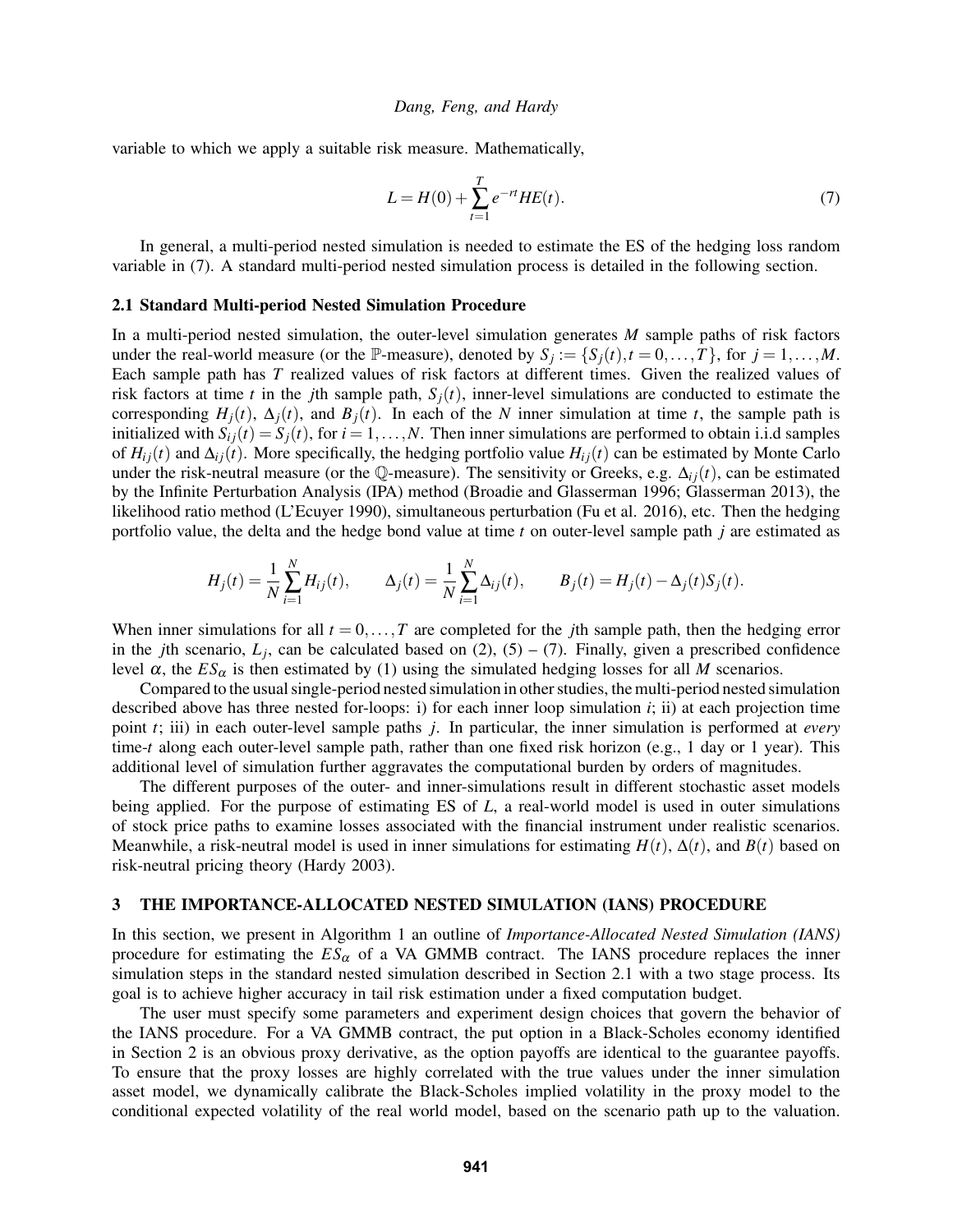Algorithm 1: Importance-Allocated Nested Simulation of losses for a Delta-hedged VA contract.

Initialization: Simulate *M* outer scenarios, each is a *T*-period simulated stock price sample path under the real-world measure.

#### Stage I: Identification of highly likely tail scenarios (HLTS)

- I.1 Select a proxy *financial derivative* and associated *asset model* which provide tractable, analytic hedge costs, and for which the payoff which is expected to be well-correlated to the VA guarantee costs.
- <span id="page-4-3"></span>I.2 Calibrate the proxy asset model to the underlying risk-neutral asset model in inner-level simulations.
- <span id="page-4-1"></span>I.3 Implement nested simulation procedure in Section [2.1](#page-3-1) but with the analytic hedge calculations for the proxy derivative and asset model replacing the inner simulation step.
- <span id="page-4-2"></span>I.4 Identify  $M^H = (1 - \xi)M$  HLTS with the largest simulated proxy loss in Step [I.3](#page-4-1) for some  $\xi \in [0, \alpha]$ .

# Stage II: Nested simulation with concentrated computation budget

- II.1 Allocate remaining computational budget to the  $M<sup>H</sup>$  HLTS.
- II.2 Implement the inner simulation step in Section [2.1](#page-3-1) with the original risk neutral asset model and VA payoff, but only for the  $M<sup>H</sup>$  outer scenarios identified in Step [I.4.](#page-4-2)
- II.3 Identify the  $M^T = (1 \alpha)M$  largest losses based on the inner simulations.
- <span id="page-4-0"></span>II.4 Compute output as  $ES_{\alpha} = \frac{1}{M^{T}} \sum_{j=M^{H}-M^{T}+1}^{M^{H}} L_{(j)}$ .

See Proposition A.1 and A.2 in [Dang et al. \(2018\)](#page-11-16) for details of this calibration. Unlike a standard proxy approach, the highly-likely tail scenarios identified in Stage I of Algorithm [1](#page-4-0) do not need to accurately assess the loss values for those scenarios – the proxy step is only for ascertaining a ranking of the loss by scenarios. This means that the IANS procedure is expected to perform well as long as the *rankings of losses* between the proxies and original models are highly correlated, even if the *losses* themselves are not.

The proxies selected in Step [I.2](#page-4-3) cannot perfectly capture the complexities of the original asset model and VA contract of interest, resulting in potential misclassification of tail scenarios. Therefore we select a proxy confidence level  $\xi$  in Step [I.4](#page-4-2) with some safety margin, so that  $\alpha - \xi \geq 0$ . We use these  $M^H = (1 - \xi)M$ HLTS to identify the largest  $M^T = (1 - \alpha)M$  simulated loss based on the inner simulations, assuming that, with high confidence, the **true tail scenarios** are a subset of the  $M<sup>H</sup>$  HLTS. This proxy confidence level ξ is an experiment design parameter in IANS. If ξ is very small, the likelihood of capturing the true tail scenarios is high, but at the cost of running the inner simulations on a large number of outer scenarios. Given a fixed budget for the inner simulations, this will generate higher mean square errors in the loss values and ES estimates. On the other hand, if  $\xi$  is close to  $\alpha$ , the inner simulation budget is focused on fewer scenarios, so those included will have more accurate loss estimates, but some tail scenarios will be wrongly omitted because the proxy loss ranking is not comonotonic with the true loss ranking. Hence there is a trade-off between a high likelihood of including the true tail scenarios ( $\xi \rightarrow 0$ ) and high concentration of simulation budget in Stage II ( $\xi \to \alpha$ ).

In this article, we studied two methods to determine the proxy confidence level  $\xi$  in Step [I.4:](#page-4-2) By choosing a fixed ξ or by choosing a ξ implied by the distribution of Concomitant of Order Statistics (COS).

## <span id="page-4-4"></span>3.1 IANS Procedure with Fixed ξ

We first explored the option of choosing a fixed proxy confidence level  $\xi = 90\%$ , or equivalently a safety margin of  $\alpha - \xi = 5\%$ . This choice was based on experience with the nested simulation experiments of GMMB contracts. We show in Section [4](#page-6-0) that this choice of  $\xi$  produces satisfactory results.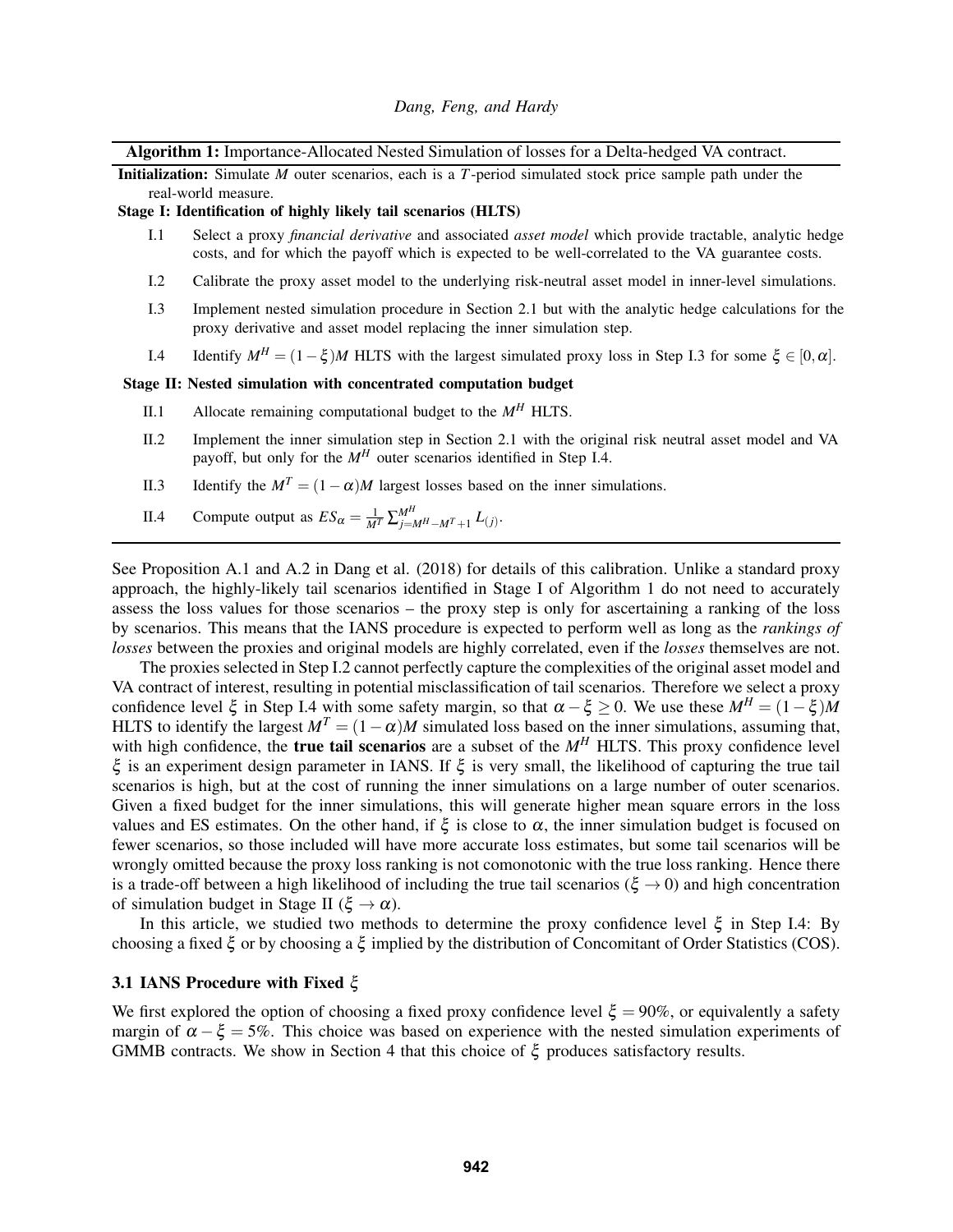## <span id="page-5-0"></span>3.2 IANS Procedure with ξ Implied by the Distribution of Concomitant of Order Statistics (COS)

Even though the fixed proxy confidence level  $\xi$  in Section [3.1](#page-4-4) works well in our numerical experiments, there is no statistical guarantee of its effectiveness on other asset and liability models. As such, we developed a different approach to determine ξ based on the statistical properties of Concomitant of Order Statistics.

A nested simulation using the IANS procedure generates a sample with  $M^H = (1 - \xi)M$  pairs of bivariate output, corresponding to the *M<sup>H</sup>* HLTS identified in the IANS procedure. Each pair of output consists of hedging loss estimated by proxy and by inner simulation, denoted by  $(L_i, L_i)$ , respectively, for  $i = 1, \ldots, M$ <sup>*H*</sup>. Given this sample, we try to determine if the  $M<sup>T</sup> = (1 - \alpha)M$  true tail scenarios are a subset of the  $M<sup>H</sup>$  HLTS. For this purpose, we only need to focus on the quantile of proxy loss and inner simulation loss, rather than the actual value of such losses, which simplifies the problem to one with a bivariate uniform distribution. Because the order statistics of the proxy loss among all scenarios are known, we can study the quantile of inner simulation loss as a concomitant of the quantile of proxy loss. We first derive the first and second moment of the rank of concomitant in a bivariate uniform distribution. We then illustrate how they can be applied in the selection of the proxy confidence level  $\xi$  in the IANS procedure.

# 3.3 Rank of Concomitant of Order Statistics

[David et al. \(1977\)](#page-11-7) derived a general expression for the expected value of  $R_{r,n}$ ,  $E[R_{r,n}]$ , for any bivariate distribution of  $(U, V)$ . As discussed in Section [3.2,](#page-5-0) quantiles of losses, which are the random variables  $(U, V)$  we focus on in this study, have a bivariate uniform distribution. This allows us to use the copula function  $C(U,V)$  to denote the distribution function of  $(U,V)$ . We also denote the density function of the copula as  $c(U,V)$ . Using the results in [\(David et al. 1977\)](#page-11-7), we derive Proposition [1.](#page-5-1)

<span id="page-5-1"></span>**Proposition 1** Suppose  $(U, V)$  has bivariate uniform distribution. In a sample with *n* pairs of  $(U, V)$ 's, the expected value of the rank of concomitant of *U*'s *r*th order statistic is

<span id="page-5-3"></span>
$$
E[R_{r:n}]
$$
\n
$$
=1+n\Big(\int_0^1\left[\int_0^1C(u,v)c(u,v)dv\right]f_{U_{r-1:n-1}}(u)du+\int_0^1\left[\int_0^1\left(v-C(u,v)\right)c(u,v)dv\right]f_{U_{r:n-1}}(u)du\Big)
$$
\n(8)

where  $f_{U_{r,n}}(u)$  is the density function of  $U_{r,n}$ . More specifically,  $f_{U_{r,n}}(u) = \frac{n!}{(r-1)!(n-r)!}u^{r-1}(1-u)^{n-r}$ .

<span id="page-5-2"></span>Furthermore, in [O'Connell \(1974\),](#page-11-17) the author derived an expression for  $E[R_{r,n}^2]$ , where *U* and *V* are linearly correlated. Following the same methodology as in [O'Connell \(1974\),](#page-11-17) we derived Proposition [2.](#page-5-2) **Proposition 2** Suppose  $(U, V)$  has bivariate uniform distribution. In a sample with *n* pairs of  $(U, V)$ 's, the second moment of the rank of concomitant of *U*'s *r*th order statistic is

<span id="page-5-4"></span>
$$
E[R_{r:n}^2] = 3E[R_{r:n}] - 2 + n(n-1) \times \left( \int_0^1 \left[ \int_0^1 (C(u,v))^2 c(u,v) dv \right] f_{U_{r-2:n-2}}(u) du \right. \tag{9}
$$
  
+ 
$$
\int_0^1 \left[ \int_0^1 (v - C(u,v))^2 c(u,v) dv \right] f_{U_{r:n-2}}(u) du
$$
  
+ 
$$
2 \int_0^1 \left[ \int_0^1 C(u,v) (v - C(u,v)) c(u,v) dv \right] f_{U_{r-1:n-2}}(u) du \right)
$$

Given Proposition [1](#page-5-1) and [2,](#page-5-2) the variance of *Rr*:*<sup>n</sup>* can be easily derived.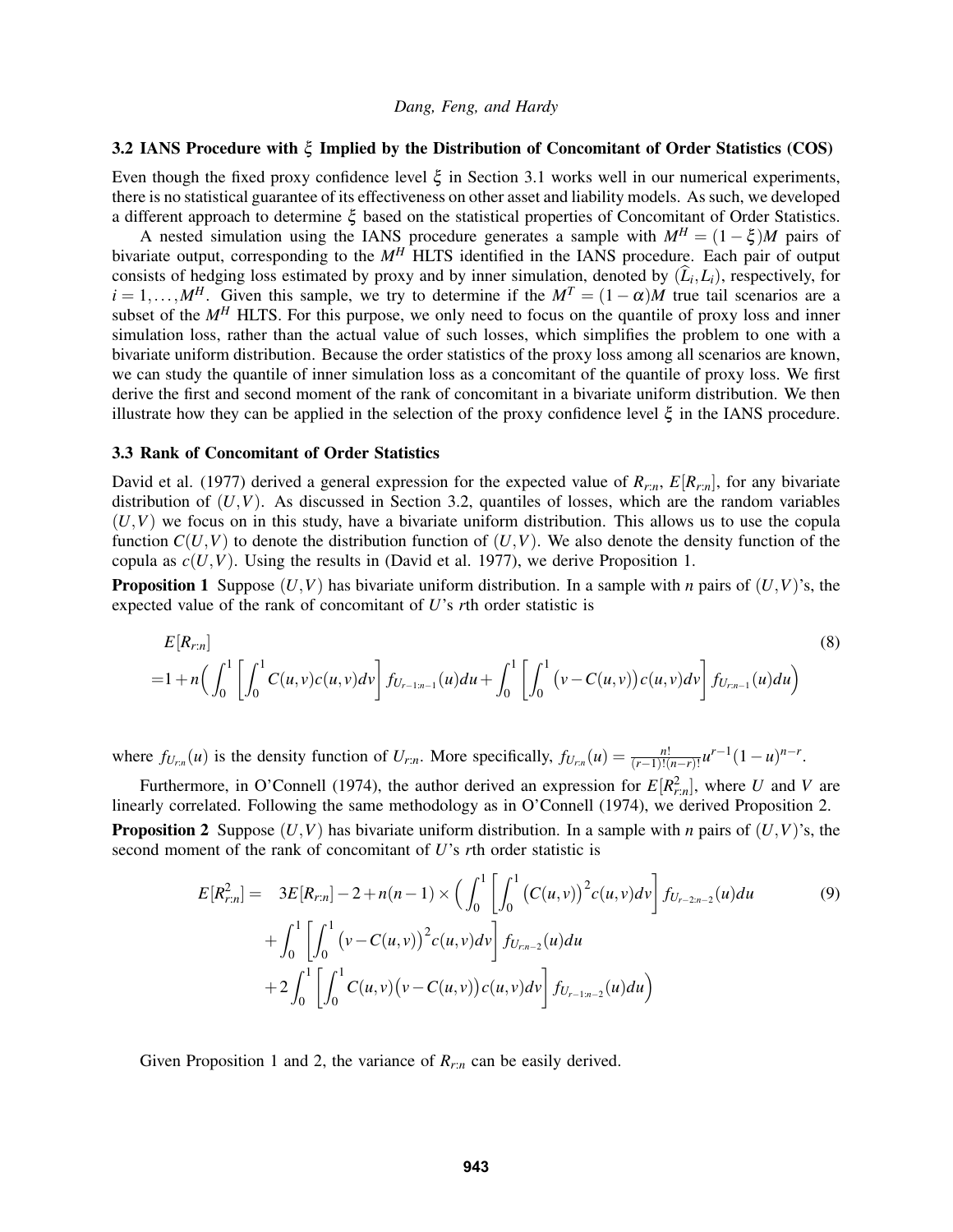### 3.4 Application in Importance-Allocated Nested Simulation

Given Algorithm [1,](#page-4-0) the optimal proxy confidence level ξ in the IANS method is the highest ξ such that the *M<sup>T</sup>* true tail scenarios are a subset of the *M<sup>H</sup>* HLTS. This is equivalent to the highest ξ such that, among all *M* outer loop scenarios, the lowest rank of proxy losses corresponding the largest *M<sup>T</sup>* inner simulation losses is greater than ξ*M*. Since we could not find this optimal ξ without a full nested simulation of all *M* outer loop scenarios, we attempt to answer a similar question instead. That is, what is the highest value of  $\xi$  such that the rank of the concomitant (i.e. the inner simulation loss) of the  $(\xi M + 1)$ <sup>th</sup> proxy loss is higher than  $\alpha M$ ? We propose the following iterative process to find this answer.

Given *M* outer level sample paths and their associated proxy losses  $L_i$ ,  $i = 1,...M$ , we start with an initial proxy confidence level  $\xi = \xi_0$  that is slightly lower than  $\alpha$ , e.g.  $\xi_0 = 92\%$  for  $ES_{95\%}$  estimate, and identify the set of  $M^H = (1 - \xi_0)M$  HLTS with the largest proxy losses  $\hat{L}_i$ . We then implement the inner simulation steps in Section [2.1](#page-3-1) only on this set of HLTS and collect  $M^H$  pairs of bivariate output  $(\hat{L}_i, L_i)$ . We convert each bivariate output to its marginal quantiles among the  $M<sup>H</sup>$  samples. The converted samples are denoted as  $(U_i, V_i)$ , for  $i = 1, ..., M^H$ . With that, we estimate the empirical copula function and density function of the copula of  $(U, V)$ . Then we construct a 95% one-sided confidence interval for  $R_{(\alpha-\xi_0)M:M^H}$ , the rank of concomitant of the  $(\alpha - \xi_0)M^{\text{th}}$  order statistics of the  $M^H$  proxy losses:

<span id="page-6-1"></span>
$$
\left(-\infty, \quad E[R_{(\alpha-\xi_0)M:M^H}] + 1.645 \times \sqrt{\text{Var}[R_{(\alpha-\xi_0)M:M^H}]}\right) \tag{10}
$$

where  $E[R(\alpha-\xi_0)M:M^H]$  and  $Var[R(\alpha-\xi_0)M:M^H]$  are calculated by [\(8\)](#page-5-3) and [\(9\)](#page-5-4). Let  $\omega$  denote the upper bound of the confidence interval in [\(10\)](#page-6-1). If  $\omega \geq (\alpha - \xi)M$ , then update  $\xi = 1 - [\omega + (1 - \alpha)M] \div M$  and redo the above process. The iterative process continues until  $\omega < (\alpha - \xi)M$ . Then the search for  $\xi$  is complete and Stage II of the IANS procedure in Section [3](#page-3-2) can be carried out to calculate the  $ES_\alpha$  estimate.

The above process searches for the highest  $\xi$  in the IANS procedure so that within the  $M^H$  pairs of bivariate sample of proxy and inner simulation losses, the upper bound of the confidence interval for the rank of concomitant of one of the best proxy losses is less than  $(\alpha - \xi)M$ . In other words, we search for the highest  $\xi$  such that we could expect with high confidence at least  $M<sup>T</sup>$  inner simulation losses to be larger than one of the best inner simulation losses in the bivariate sample. We consider the upper bound of the confidence interval for  $R_{(\alpha-\xi_0)M:M^H}$  rather than  $R_{3:M^H}$ , the rank of concomitant of *the best* proxy loss in the sample whose expected value and variance could be derived, in order to reduce the impact from boundary bias when estimating the empirical copula function of the proxy and inner simulation losses.

## <span id="page-6-0"></span>4 NUMERICAL EXPERIMENTS

To illustrate the performance of the IANS procedure, we use it to estimate *ES*95% of VA GMMB hedging loss using different true asset models. We will only present the results from numerical experiments using the Regime-Switching Lognormal asset model as the results using other asset models are similar. Again, we make a few simplifying assumptions so that the payoff of the GMMB contract is identical to that of a European put option on the underlying asset. We consider the risk measure of *ES*95%, as it is commonly used in valuation and economic capital setting in Canada, consistent with regulatory standards. We assume the GMMB contract has initial fund value and guarantee value of 1,000, 20 years of maturity and monthly rebalancing in the hedging portfolio.

Regime-Switching Lognormal with two regimes is a popular stochastic asset price model for modeling equity-linked insurance contracts [\(Hardy 2001\)](#page-11-18). The model parameters are provided in Table [1.](#page-7-0) The financial market is incomplete in the regime-switching model, thus its risk-neutral measure is not unique [\(Hardy](#page-11-18) [2001\)](#page-11-18). Given the real-world measure in the regime-switching model, we employ the risk-neutral model studied in [Bollen \(1998\)](#page-10-4) and [Hardy \(2001\),](#page-11-18) whose mean conditional log return is  $r - \sigma_i^2/2$  for  $i = 1, 2$ . All other parameters are the same in the real-world and risk-neutral models.

We assess the IANS procedure using a fixed computational budget for simulation, and compare the accuracy of the resulting ES estimates with those produced with the same simulation budget using the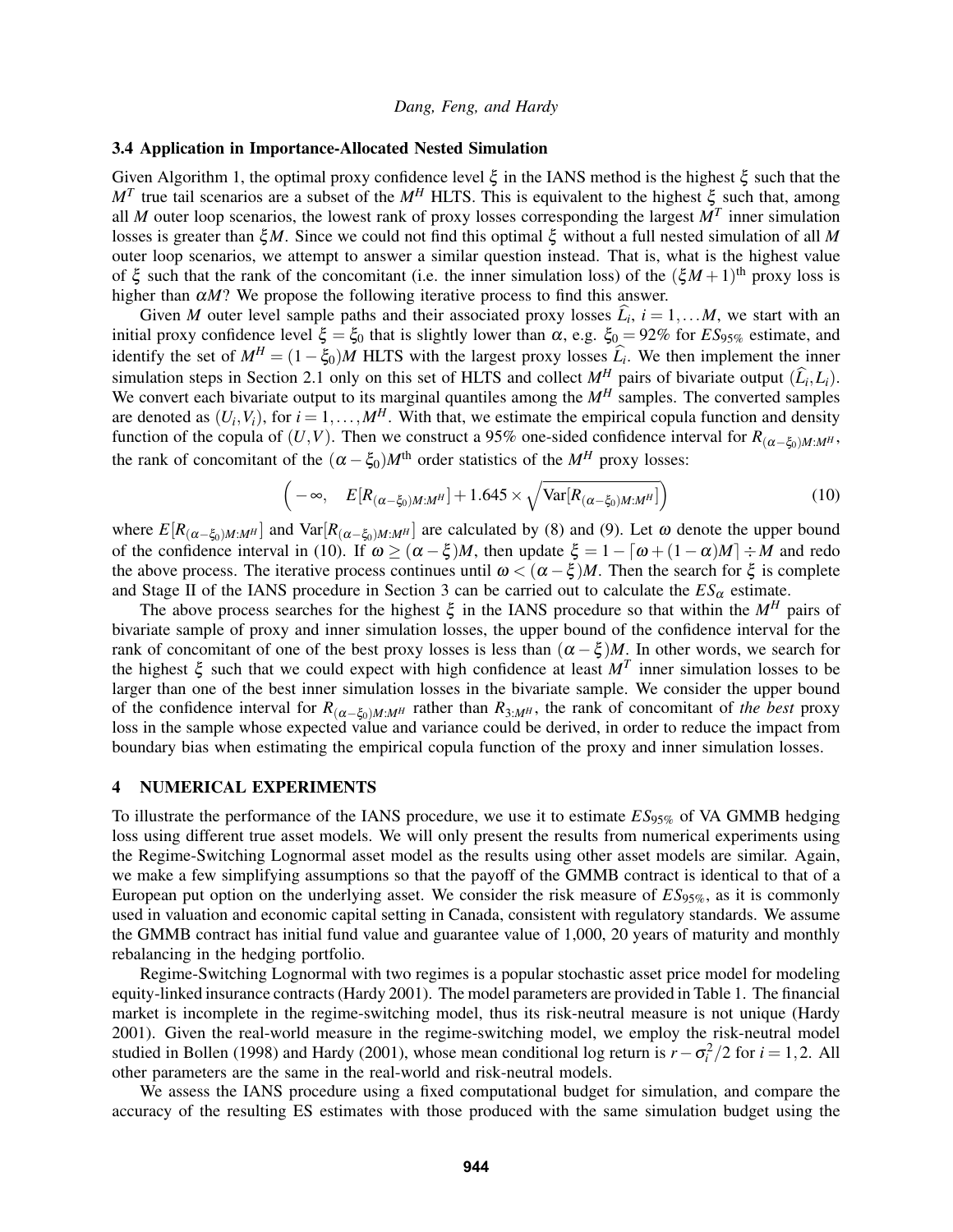<span id="page-7-0"></span>

| (Monthly rate)                                   | Real-World | Risk-Neutral |
|--------------------------------------------------|------------|--------------|
| Risk-free Rate: $r$                              | 0.002      | 0.002        |
| Mean - Regime 1 ( $\rho = 1$ ): $\mu_1$          | 0.0085     | 0.0013875    |
| Mean - Regime 2 ( $\rho = 2$ ): $\mu_2$          | $-0.0200$  | $-0.0012000$ |
| Standard Deviation - Regime 1: $\sigma_1$        | 0.035      | 0.035        |
| Standard Deviation - Regime 2: $\sigma_2$        | 0.080      | 0.080        |
| Transition Probability - from Regime 1: $p_{12}$ | 0.04       | 0.04         |
| Transition Probability - from Regime 2: $p_{21}$ | 0.20       | 0.20         |

| Table 1: Parameters for the Regime-Switching Model used in Section 4. |  |  |  |
|-----------------------------------------------------------------------|--|--|--|
|                                                                       |  |  |  |

standard nested Monte Carlo (SMC) simulation in Section [2.1.](#page-3-1) We consider both methods for selecting ξ as described in Section [3.1](#page-4-4) and [3.2](#page-5-0) when applying the IANS procedure in the numerical experiments.

## <span id="page-7-1"></span>4.1 Benchmarking Large Scale Nested Simulations

We first conduct a large-scale nested simulation, with 10,000 inner-level simulations and 10,000 outer-level simulations, to obtain an accurate estimate for  $ES_{95\%}$ . This is a large scale nested simulation because it requires a simulation budget of  $10,000 \times 10,000 \times (1 + 12 \times 20) \times (12 \times 20) \div 2 = 2.892 \times 10^{12}$ . This estimate serves as a benchmark for assessing the accuracy of other estimators, and is referred to as the *true mean* of *ES*95% hereinafter. To illustrate the first stage of the IANS procedure, we replace the inner simulations with closed-form formulas based on the put option proxy derivatives, with the Black-Scholes asset model and examine how many true tail scenarios are correctly identified by the proxies.

Figure [1](#page-8-0) depicts the comparisons between the losses that are simulated by standard nested simulation and those by the IANS procedure's proxy simulation. We can see graphically that the values of the inner simulation losses and the proxy losses are highly correlated. This indicates that Stage I in the IANS procedure is able to correctly identify most true tail scenarios without any inner simulation. In fact, 480 out of the 500 true tail scenarios are identified in Stage I in the IANS procedure without any inner simulation. Such robust and accurate identification of tail scenarios leads to the high performance of the IANS procedure, as showcased in subsequent experiments.

## 4.2 Experiments with Fixed Computation Budget

To demonstrate the efficiency of the IANS procedure using either a fixed ξ or a ξ implied by the concomitant of order statistics (COS), we compare them to three standard nested simulation experiments that use the same simulation budget, but with different allocation between inner- and outer-level simulations, as shown in Table [2.](#page-9-0) By design, the SMC-5,000-200 experiment has a large number of outer-level simulations and the SMC-200-5,000 experiment has a larger number of inner simulations. The SMC-1,000-1,000 experiment is designed with a more balanced number of inner and outer-level simulation. For the IANS estimators, we set  $M = 5,000$ . Column (c) in Table [2](#page-9-0) indicates the number of outer simulations required. In the experiments using IANS with a fixed  $\xi = 90\%$ , 500 outer-level simulations were conducted, each with 2,000 inner-level simulations. In the experiments where  $\xi$  is implied by the distribution of COS, the number of outer-level simulations varies by experiment, which results in different number of inner-level simulations in each experiment. Nonetheless, the simulation budget consumed in each experiment remains the same. Each experiment design is repeated independently 100 times to produce 100 estimates of  $ES_{95\%}$ .

Figure [2](#page-10-5) depicts the *ES*95% estimates in different experiment designs for the GMMB contract. The solid red line in each graph indicates the true mean of *ES*95% discussed in Section [4.1.](#page-7-1) Comparing Figure [2a](#page-10-5) with Figure [2b](#page-10-5) and [2c,](#page-10-5) we see that sufficient number of outer-level simulation reduces the variance while innerlevel simulation appears to reduce the bias in estimating tail risk measures. These results are consistent with, for example, [Broadie et al. \(2011\)](#page-10-0) and [Gordy and Juneja \(2010\).](#page-11-2) Large number of outer-level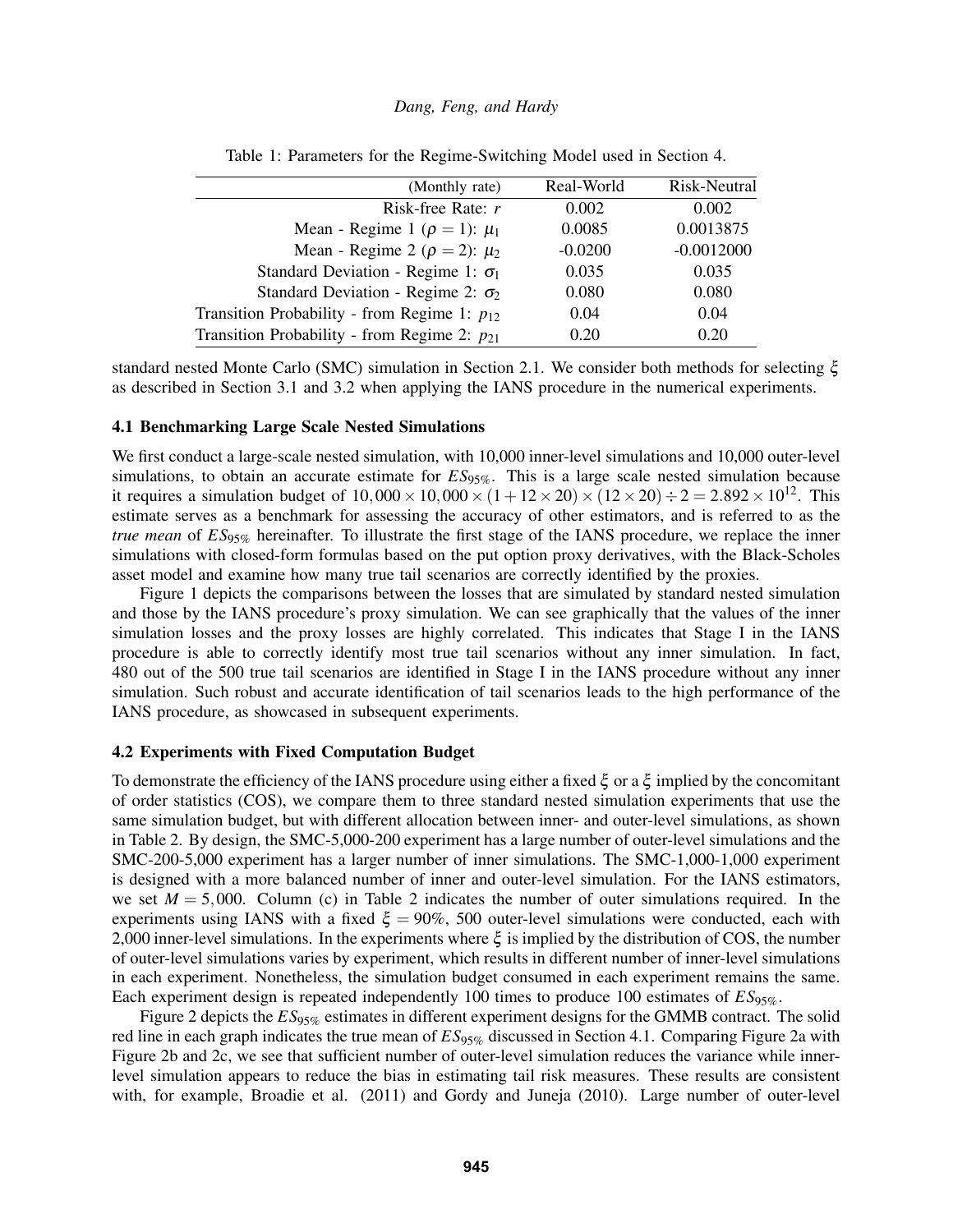<span id="page-8-0"></span>

Figure 1: Simulated losses in 10,000 outer scenarios. The *x* and *y* coordinates of each point in the figures represent the loss in a scenario, simulated by the IANS proxy simulation and by the true nested simulation, respectively.

simulation reduces the variation in extreme losses simulated from one experiment to another, which reduces the variance of the ES estimate. On the other hand, enough inner-level simulation ensures a more consistent distribution of number of contracts matures in-the-money, which reduces the bias of the simulated loss. Figure [2d](#page-10-5) and [2e](#page-10-5) show that the IANS procedure achieves both low bias and low variance compared to the three standard nested simulation experiments using the same simulation budget, regardless of the method used to determine the proxy confidence level  $\xi$ .

Table [3](#page-9-1) summarizes the relative mean squared errors (RMSEs) for different experiment designs. Each RMSE is calculated as  $\frac{1}{100} \sum_{i=1}^{100} \frac{(\hat{\mu}_{i}^{est} - \mu)^2}{\mu}$  where  $\hat{\mu}_{i}^{est}$  is the estimated  $ES_{95\%}$  in the *i*<sup>th</sup> independent repeated experiment and  $\mu$  is the true mean of  $ES_{95\%}$ . The RMSEs are further decomposed into relative bias and relative variance in Table [3](#page-9-1) for different experiment designs. Each relative bias is calculated as  $\frac{(\frac{1}{100}\sum_{i=1}^{100}\hat{\mu}_i^{est}-\mu)}{\mu}$  $\frac{1}{\mu}^{\mu_i-\mu_j}$ , whereas each relative variance is calculated as  $\frac{1}{100} \sum_{i=1}^{100} \frac{(\hat{\mu}_i^{est} - \frac{1}{100} \sum_{i=1}^{100} \hat{\mu}_i^{est})^2}{\mu}$  $\frac{\sum_{i=1}^{n} \mu_i}{\mu}$ .

Table [3](#page-9-1) demonstrates numerically that, in these examples, the IANS procedure achieves smaller RMSEs compared with straightforward nested simulation using the same simulation budget. The RMSEs indicate the mean squared error in the IANS method experiments are within 2% of the true mean of  $ES_{95\%}$  whereas the mean squared error in the SMC experiments are much higher relative to the true mean. Table [3](#page-9-1) also shows that both IANS experiments have significantly smaller RMSEs than any of the SMC experiment. In particular, the smaller RMSEs in the IANS experiments are mostly attributed to the smaller relative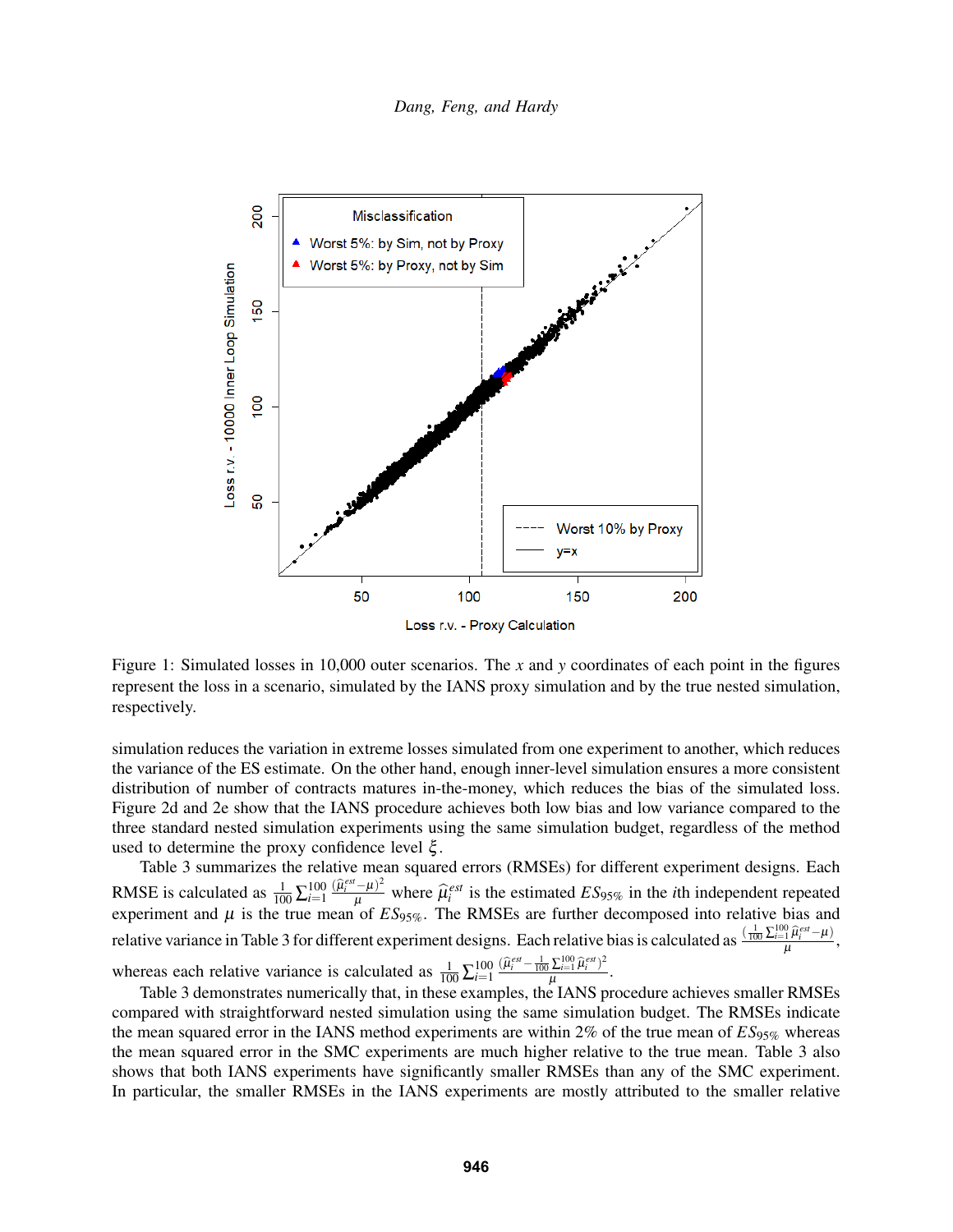<span id="page-9-0"></span>

|                                              | $\left(a\right)$ | (b)                          | $\left( c\right)$        | <b>Nested Simulation</b>                                                                  |  |
|----------------------------------------------|------------------|------------------------------|--------------------------|-------------------------------------------------------------------------------------------|--|
| <b>Experiment Design</b>                     | M                | N                            | $(1-\xi)M$               | <b>Computational Budget</b>                                                               |  |
| SMC-5,000-200, $ES_{95\%}$                   | 5,000            | 200                          | $\overline{\phantom{a}}$ | $(a) \times (b) \times \frac{(1+12\times20)\times(12\times20)}{2} = 2.892\times10^{10}$   |  |
| SMC-1000-1000, ES <sub>95%</sub>             | 1,000            | 1,000                        | $\blacksquare$           | $(a) \times (b) \times \frac{(1+12\times20)\times(12\times20)}{2} = 2.892 \times 10^{10}$ |  |
| SMC-200-5,000, $ES_{95\%}$                   | <b>200</b>       | 5,000                        |                          | $(a) \times (b) \times \frac{(1+12\times20)\times(12\times20)}{2} = 2.892 \times 10^{10}$ |  |
| IANS, $ES_{95\%}$<br>with Fixed $\xi = 90\%$ | 5,000            | 2,000                        | 500                      | $(b) \times (c) \times \frac{(1+12\times20)\times(12\times20)}{2} = 2.892 \times 10^{10}$ |  |
| IANS, $ES_{95\%}$<br>with COS Implied $\xi$  | 5,000            | $\frac{2,000\times500}{(c)}$ | Varies                   | $(b) \times (c) \times \frac{(1+12\times20)\times(12\times20)}{2} = 2.892 \times 10^{10}$ |  |

Table 2: Simulations in Numerical Experiments.

variance. This echoes the importance of sufficient outer-level simulation relative to inner-level simulations observed in other studies in nested simulations [\(Broadie et al. 2011;](#page-10-0) [Gordy and Juneja 2010\)](#page-11-2).

<span id="page-9-1"></span>Table 3: Relative mean square errors (RMSEs), relative bias and relative variance of ES 95% estimate for different experiment designs.

| <b>Experiment Design</b>      | <b>RMSE</b> | <b>Relative Bias</b> | <b>Relative Variance</b> |
|-------------------------------|-------------|----------------------|--------------------------|
| SMC-5,000-200                 | 8.32%       | $2.34\%$             | 1.20 $%$                 |
| SMC-1,000-1,000               | 5.38%       | $0.51\%$             | 5.05 $%$                 |
| SMC-200-5,000                 | 25.50%      | $-0.24\%$            | 25.43%                   |
| IANS with Fixed $\xi = 90\%$  | 1.28%       | $0.17\%$             | 1.24 $\%$                |
| IANS with COS Implied $\xi$ % | $1.03\%$    | $0.03\%$             | 1.03 $%$                 |

In addition, the IANS experiments using the COS implied proxy confidence level ξ result in a slightly lower RMSE than the IANS experiments using a fixed ξ of 90% because the COS implied ξ ensures a more complete coverage of the true tail scenarios in the IANS procedure. This result highlights the benefit of using the COS implied proxy confidence level ξ to choose the ξ in the IANS procedure: It provides a statistical guarantee that sufficient number of true tail scenarios have been captured in nested simulation. Furthermore, parameters input into the asset and liability models could change frequently in the application of periodic risk reporting, which would give rise to changes in the dynamics of the simulation model. In this case, blindly applying a fixed ξ that worked previously may result in unknowingly missing the true tail scenarios, whereas the COS implied ξ provides a mechanism to avoid such issue.

In addition, we applied the IANS procedure to VaR estimation in the same experiments. We also conducted these experiments on GARCH (1,1) models, as well as more complicated VA contracts, e.g. a Guaranteed Minimum Accumulation Benefit similar to a tandem option [\(Blazenko et al. 1990\)](#page-10-6) in finance. The results are very similar to those illustrated in this section.

# 5 CONCLUSION

In this article, we propose an Importance-Allocated Nested Simulation procedure for estimating the ES of loss from VA dynamic hedging strategy. The IANS procedure takes advantage of the special structure of the ES by first identifying a small set of potential tail scenarios based on a proxy for liabilities calculated from a closed-form solution, and then focus the simulation budget on only those scenarios. Based on theories from order statistics, we also propose a prudent and structured method for finding sufficient number of potential tail scenarios to be included in the IANS procedure. We conduct extensive numerical experiments on GMMB contracts. The numerical results show significant improvement in efficiency using the IANS procedure compared to a standard nested simulation.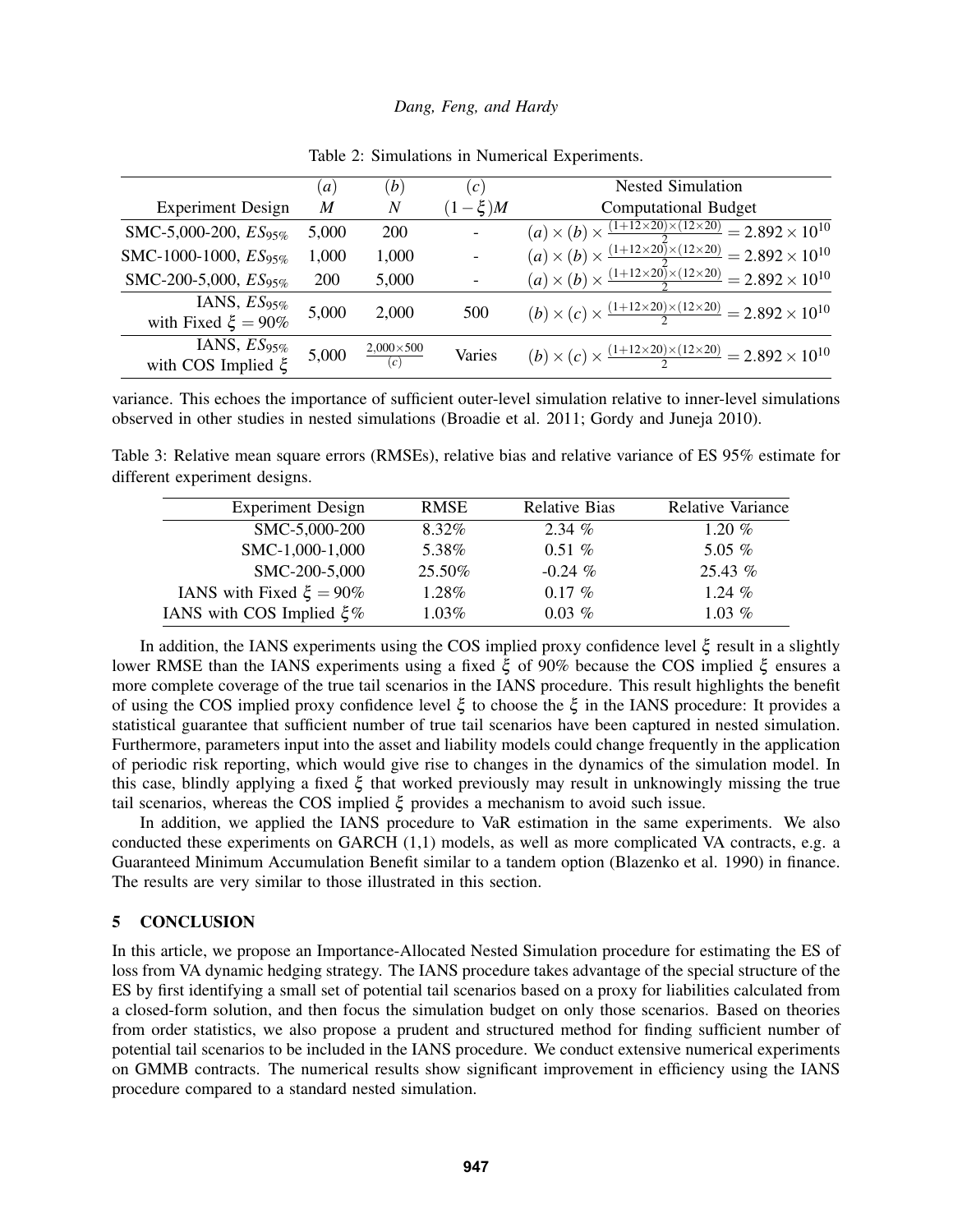<span id="page-10-5"></span>

Figure 2: Estimated  $ES_{95\%}$  of simulated GMMB losses under Regime-Switching Model in 100 independent repeated experiments. The solid red line in each graph indicates the true value estimated by the large scale simulation discussed in Section [4.1.](#page-7-1)

For future work, we will expand the IANS procedure to more sophisticated VA contract such as GMIB and GMWB, as well as other financial instruments. We will also look for a more general approach to identify the tail scenarios that could accommodate vastly different asset and liability models.

### ACKNOWLEDGMENTS

We acknowledge the support of the Natural Sciences and Engineering Research Council of Canada (NSERC), funding reference number 203271 (Hardy) and 03755 (Feng). This work was also supported by the Society of Actuaries through a Center of Actuarial Excellence (CAE) Research Grant, and through the Hickman Scholarship held by Jessica Dang. Jessica Dang also receives support from the Ontario Graduate Scholarship.

## **REFERENCES**

- <span id="page-10-1"></span>Ankenman, B., B. L. Nelson, and J. Staum. 2010. "Stochastic Kriging for Simulation Metamodeling". *Operations Research* 58(2):371–382.
- <span id="page-10-3"></span>Bhattacharya, P. 1974. "Convergence of Sample Paths of Normalized Sums of Induced Order Statistics". *The Annals of Statistics*:1034–1039.
- <span id="page-10-6"></span>Blazenko, G. W., P. P. Boyle, and K. E. Newport. 1990. "Valuation of Tandem Options". *Advances in Futures and Options Research* 4:39–49.
- <span id="page-10-4"></span>Bollen, N. P. 1998. "Valuing Options in Regime-Switching Models". *The Journal of Derivatives* 6(1):38–49.
- <span id="page-10-0"></span>Broadie, M., Y. Du, and C. C. Moallemi. 2011. "Efficient Risk Estimation via Nested Sequential Simulation". *Management Science* 57(6):1172–1194.
- <span id="page-10-2"></span>Broadie, M., Y. Du, and C. C. Moallemi. 2015. "Risk Estimation via Regression". *Operations Research* 63(5):1077–1097.